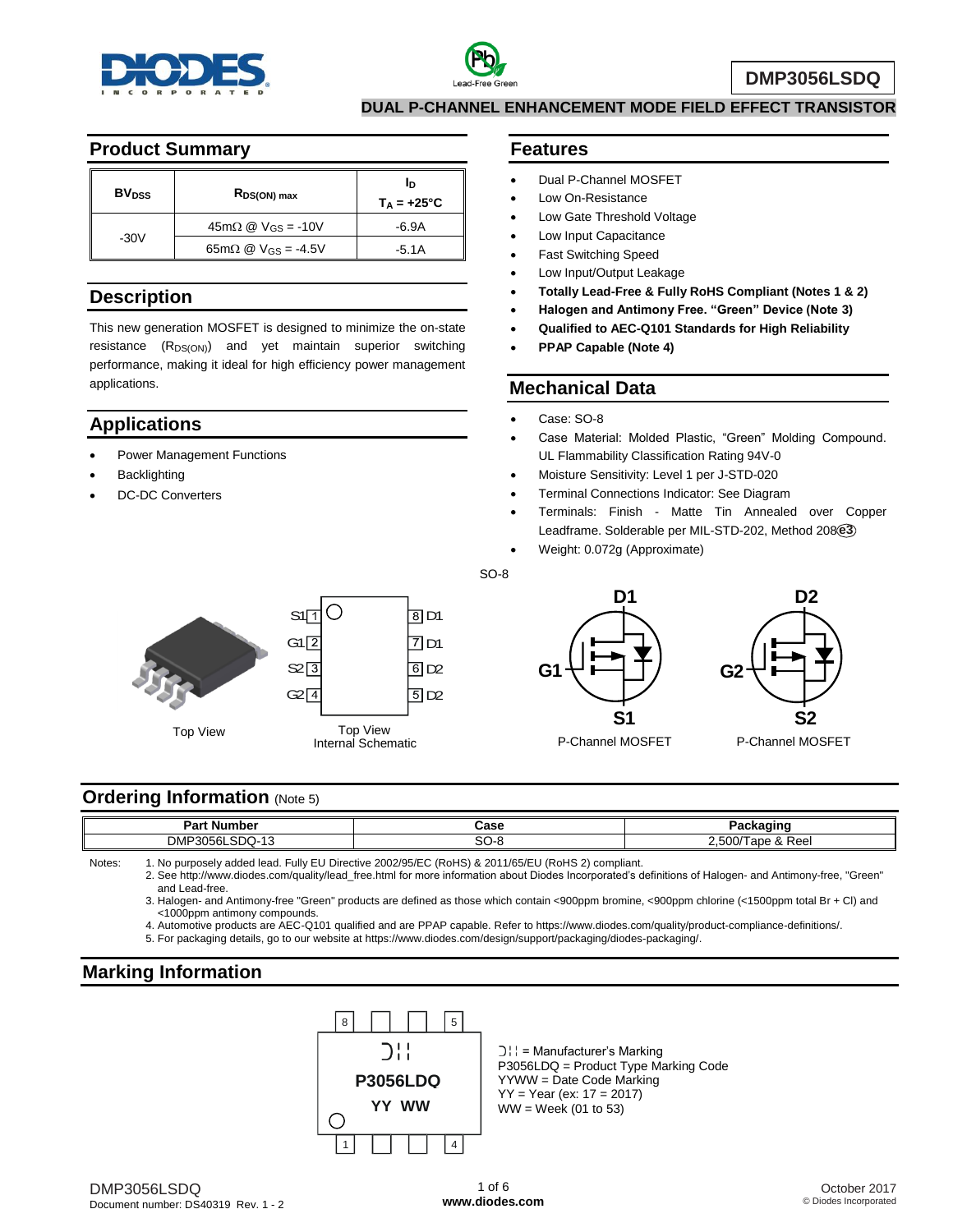

## **Maximum Ratings** (@T<sub>A</sub> = +25°C, unless otherwise specified.)

| <b>Characteristic</b>         |                                                                 | Symbol                  | Value            | Unit |
|-------------------------------|-----------------------------------------------------------------|-------------------------|------------------|------|
| Drain-Source Voltage          |                                                                 | <b>V</b> <sub>DSS</sub> | $-30$            |      |
| Gate-Source Voltage           |                                                                 | V <sub>GSS</sub>        | ±20              |      |
| Drain Current (Note 6)        | Steady<br>$T_A = +25^{\circ}C$<br>State<br>$T_A = +70^{\circ}C$ | ID                      | $-6.9$<br>$-5.8$ |      |
| Pulsed Drain Current (Note 7) |                                                                 | <b>IDM</b>              | -24              |      |

## **Thermal Characteristics**

| <b>Characteristic</b>                            | Svmbol                                  | Value           | Unit   |
|--------------------------------------------------|-----------------------------------------|-----------------|--------|
| Total Power Dissipation (Note 6)                 | <b>P</b> <sub>D</sub>                   | 2.5             | W      |
| Thermal Resistance, Junction to Ambient (Note 6) | $\mathsf{R}_{\boldsymbol{\uptheta}}$ JA | 50              | °C/W   |
| Operating and Storage Temperature Range          | I STG                                   | $-55$ to $+150$ | $\sim$ |

# **Electrical Characteristics** (@T<sub>A</sub> = +25°C, unless otherwise specified.)

| Characteristic                      | Symbol                  | Min                           | Typ                      | <b>Max</b>                    | Unit      | <b>Test Condition</b>                                                    |
|-------------------------------------|-------------------------|-------------------------------|--------------------------|-------------------------------|-----------|--------------------------------------------------------------------------|
| <b>OFF CHARACTERISTICS (Note 8)</b> |                         |                               |                          |                               |           |                                                                          |
| Drain-Source Breakdown Voltage      | <b>BV<sub>DSS</sub></b> | $-30$                         | $\overline{\phantom{0}}$ |                               | V         | $V_{GS} = 0V$ , $I_D = -250\mu A$                                        |
| Zero Gate Voltage Drain Current     | $I_{DSS}$               |                               | $\overline{\phantom{0}}$ | $-1$                          | μA        | $V_{DS} = -30V$ , $V_{GS} = 0V$                                          |
| Gate-Source Leakage                 | lgss                    |                               |                          | ±100<br>±800                  | nA        | $V_{GS} = \pm 20V$ , $V_{DS} = 0V$<br>$V_{GS} = \pm 25V$ , $V_{DS} = 0V$ |
| <b>ON CHARACTERISTICS (Note 8)</b>  |                         |                               |                          |                               |           |                                                                          |
| Gate Threshold Voltage              | $V$ GS(TH)              | $-1$                          | $-1.7$                   | $-2.1$                        | V         | $V_{DS} = V_{GS}$ , $I_D = -250 \mu A$                                   |
| Static Drain-Source On-Resistance   | $R_{DS(ON)}$            |                               |                          | 45<br>65                      | $m\Omega$ | $V_{GS}$ = -10V, $I_D$ = -6.0A<br>$V_{GS} = -4.5V$ , $I_D = -5.0A$       |
| Forward Transconductance            | $g_{fs}$                |                               | 8                        |                               | S         | $V_{DS}$ = -10V, $I_D$ = -5.3A                                           |
| Diode Forward Voltage (Note 8)      | $V_{SD}$                | $-0.5$                        |                          | $-1.2$                        | $\vee$    | $V_{GS} = 0V$ , $I_S = -1.7A$                                            |
| <b>DYNAMIC CHARACTERISTICS</b>      |                         |                               |                          |                               |           |                                                                          |
| Input Capacitance                   | $C_{iss}$               |                               | 722                      | $\overline{\phantom{m}}$      | pF        | $V_{DS}$ = -25V, $V_{GS}$ = 0V<br>$f = 1.0$ MHz                          |
| <b>Output Capacitance</b>           | C <sub>oss</sub>        |                               | 114                      |                               | pF        |                                                                          |
| Reverse Transfer Capacitance        | C <sub>rss</sub>        |                               | 92                       |                               | pF        |                                                                          |
| Gate Resistance                     | $R_G$                   |                               | 3.3                      |                               | $\Omega$  | $V_{DS} = 0V$ , $V_{GS} = 0V$<br>$f = 1.0$ MHz                           |
| <b>SWITCHING CHARACTERISTICS</b>    |                         |                               |                          |                               |           |                                                                          |
| <b>Total Gate Charge</b>            | $Q_G$                   |                               | 6.8                      |                               | nC        | $V_{DS} = -15V$ , $V_{GS} = -4.5V$ ,<br>$I_D = -6A$                      |
|                                     | $Q_G$                   |                               | 13.7                     |                               |           |                                                                          |
| Gate-Source Charge                  | $Q_{GS}$                |                               | 1.6                      | $\overline{\phantom{0}}$      | nC        | $V_{DS} = -15V$ , $V_{GS} = -10V$ .<br>$\ln = -6A$                       |
| Gate-Drain Charge                   | QGD                     |                               | 4.2                      |                               |           |                                                                          |
| Turn-On Delay Time                  | $t_{D(ON)}$             |                               | 6.4                      | $\overbrace{\phantom{aaaaa}}$ |           | $V_{DS}$ = -15V, $V_{GS}$ = -10V,                                        |
| <b>Rise Time</b>                    | $t_{R}$                 | $\overbrace{\phantom{12332}}$ | 5.3                      |                               |           |                                                                          |
| <b>Turn-Off Delay Time</b>          | $t_{D(OFF)}$            |                               | 26.5                     |                               | ns        | $In = -1A$ , $R_G = 6.0\Omega$                                           |
| <b>Fall Time</b>                    | tF                      |                               | 14.7                     | $\overline{\phantom{0}}$      |           |                                                                          |

Notes: 6. Device mounted on 2 oz. 1" x 1" Copper pads on 2" x 2" FR-4 PCB.

7. Pulse width  $\leq 10\mu S$ , Duty Cycle  $\leq 1\%$ .

8. Short duration pulse test used to minimize self-heating effect.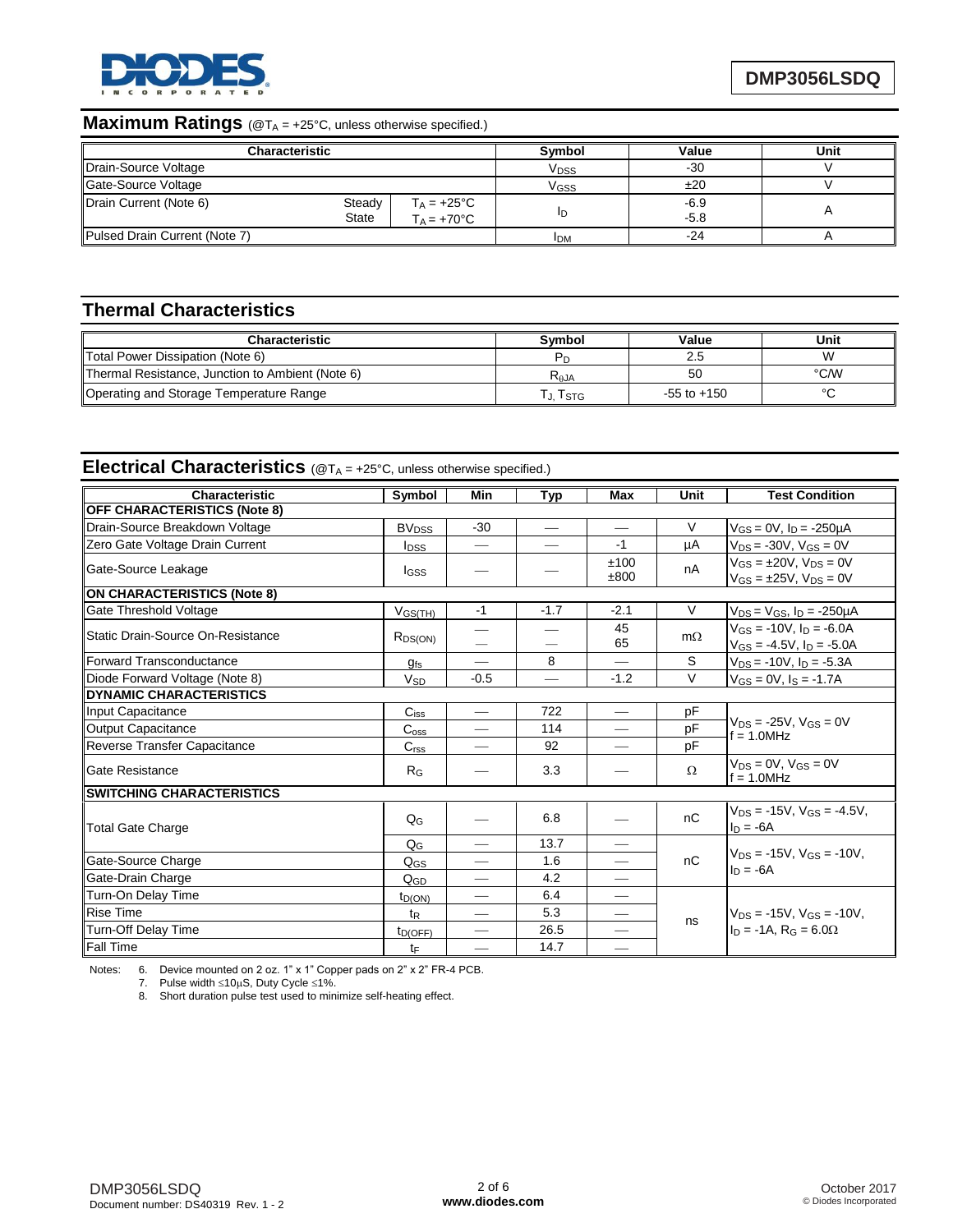





-50 -25 0 25 50 75 100 125 150  $\overline{0}$  25 50 75 100 1<br>T<sub>A</sub>, AMBIENT TEMPERATURE (°C)

 $C<sub>i</sub>$ 

 $f = 1$ MHz

 $C_{\text{oss}}$  $\overline{C_{rss}}$ 

 $V_{\text{GS}} = -10V$  $I_{\text{GS}} = -10$ <br> $I_{\text{D}} = -6.0$ A

Fig. 4 Static Drain-Source On-Resistance vs. Ambient Temperature

Fig. 2 Typical Transfer Characteristics

-V<sub>GS</sub>, GATE SOURCE VOLTAGE (V)

 $T_{\Delta}$ 

 $-55^{\circ}$ C

 $= 25^{\circ}$ C

 $-4.5V$ ,<br>= -5.0A  $V_{GS}$  $\mathsf{I}_\mathsf{D}$ 

 $T_A$  $= 85^{\circ}$ C

 $V_{DS} = -5V$ <sub>DS</sub> = -ସ<br>Pulsed

> $T_A$  $= 125^{\circ}C$  $\mathsf{T}_\mathsf{A}$  $= 150^{\circ}$ C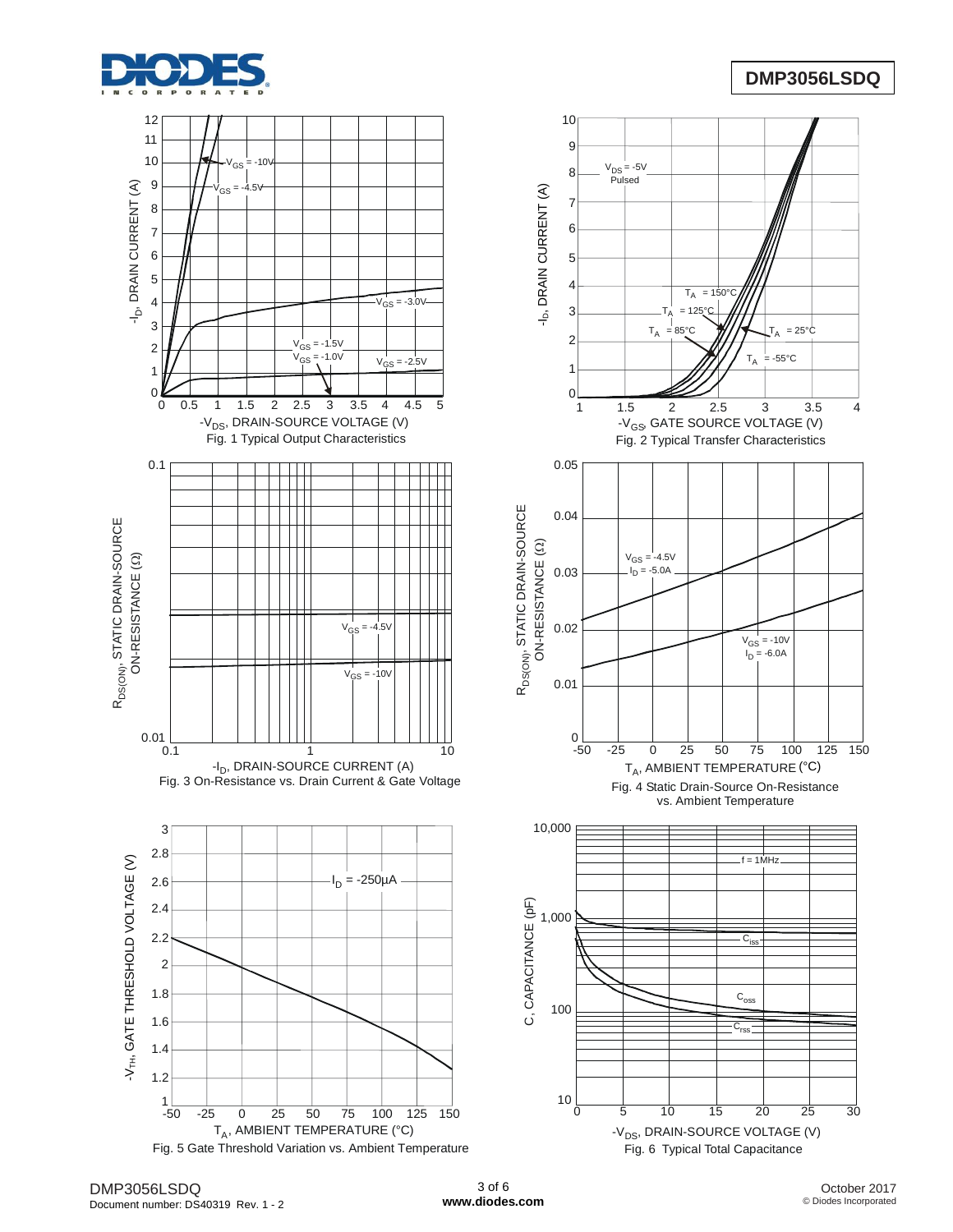

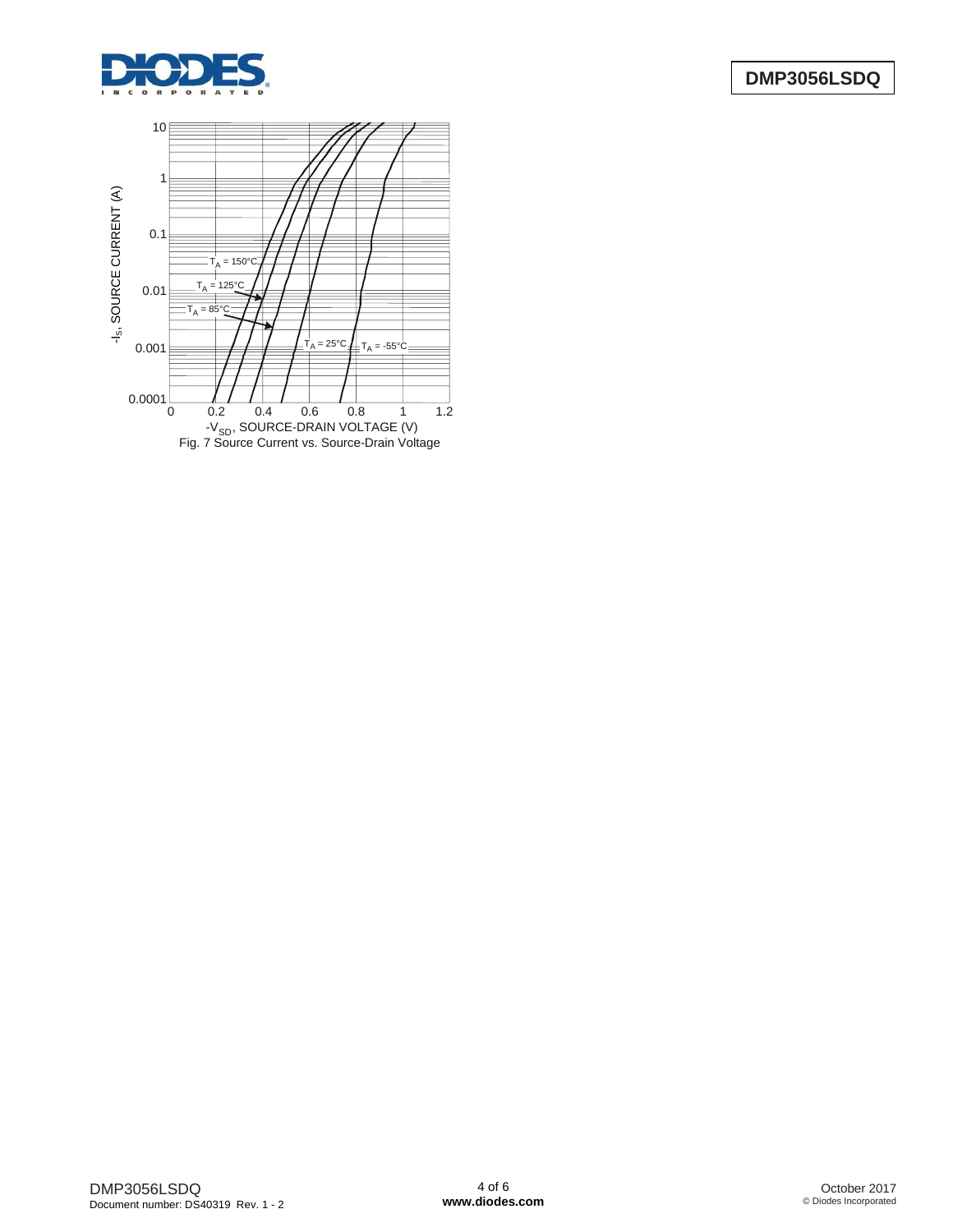

## **Package Outline Dimensions**

Please see http://www.diodes.com/package-outlines.html for the latest version.



| $SO-8$         |      |      |      |  |
|----------------|------|------|------|--|
| Dim            | Min  | Max  | Typ  |  |
| A              | 1.40 | 1.50 | 1.45 |  |
| A <sub>1</sub> | 0.10 | 0.20 | 0.15 |  |
| b              | 0.30 | 0.50 | 0.40 |  |
| C              | 0.15 | 0.25 | 0.20 |  |
| D              | 4.85 | 4.95 | 4.90 |  |
| Е              | 5.90 | 6.10 | 6.00 |  |
| E <sub>1</sub> | 3.80 | 3.90 | 3.85 |  |
| E0             | 3.85 | 3.95 | 3.90 |  |
| е              |      |      | 1.27 |  |
| h              |      |      | 0.35 |  |
| L              | 0.62 | 0.82 | 0.72 |  |
| Q              | 0.60 | 0.70 | 0.65 |  |
| mensions i     |      |      |      |  |

## **Suggested Pad Layout**

Please see http://www.diodes.com/package-outlines.html for the latest version.

**SO-8**

**SO-8**



|    | Dimensions Value (in mm) |  |  |
|----|--------------------------|--|--|
| r  | 1.27                     |  |  |
| x  | 0.802                    |  |  |
| Χ1 | 4.612                    |  |  |
|    | 1.505                    |  |  |
|    | 6.50                     |  |  |